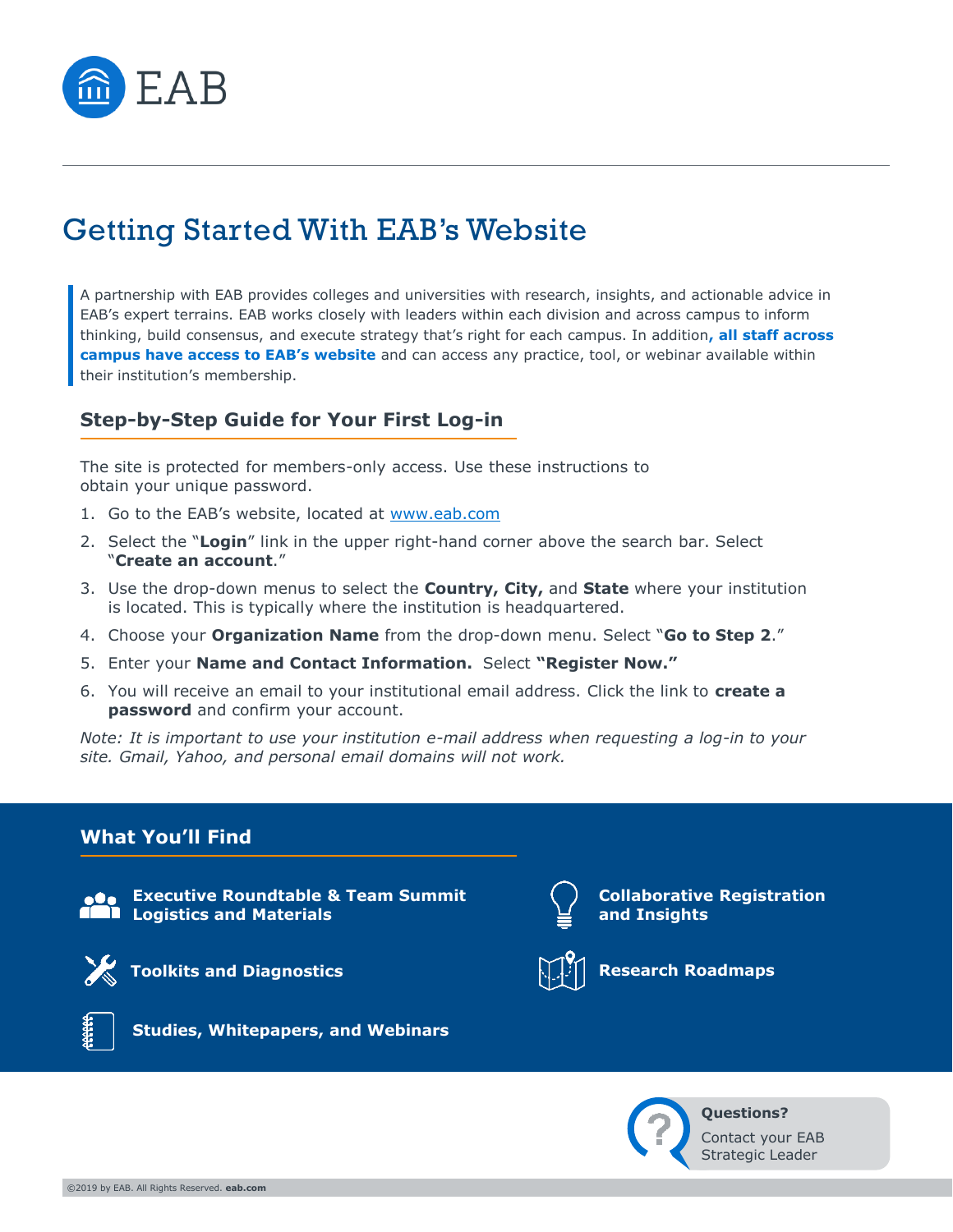# How to Customize Your Experience

#### **Sign up for emails from EAB**

Register for the EAB Daily Briefing and receive industry news and our latest research to your inbox:

- 1. Click the "Research and Insights" tab on the top left.
- 2. Scroll to the bottom of the page and click "Subscribe."
- 3. Submit your email address.



#### **Select topics of interest for your dashboard**

Curate your navigation and content under the "My EAB" tab:

- 1. Click "Customize Menu" on the top right.
- 2. Select up to four topics to display; select "Save Menu."
- 3. Access research related to these topics via the navigation bar or under the "My EAB" tab.

| <b>Custom Member Navigation Settings</b> |                                            |                            |                                |  |
|------------------------------------------|--------------------------------------------|----------------------------|--------------------------------|--|
| Colleges and Universities K-12           | <b>Community Colleges</b>                  |                            |                                |  |
| Enrollment                               | <b>Student Success</b>                     | Advancement                | <b>Operations and Strategy</b> |  |
| Marketing and Recruitment                | Academic Affairs                           | Fundraising                | Efficiency and Analytics       |  |
| Enrollment Analytics                     | Student Affairs                            | Alumni Relations           | <b>Business Affairs</b>        |  |
| Transfer Students                        | Student Success Management<br>$\mathbf{L}$ | Advancement Marketing<br>п | Facilities Management          |  |
| Financial Aid and Pricing                |                                            |                            | Information Technology         |  |
| Continuing and Online Education          |                                            |                            | Office of University Research  |  |
|                                          |                                            |                            | Strategy and Planning          |  |

**Tip:** Access your "My EAB" page to see "Picks Just for You" from your Strategic Leader, members of the research team, and other contacts at EAB.